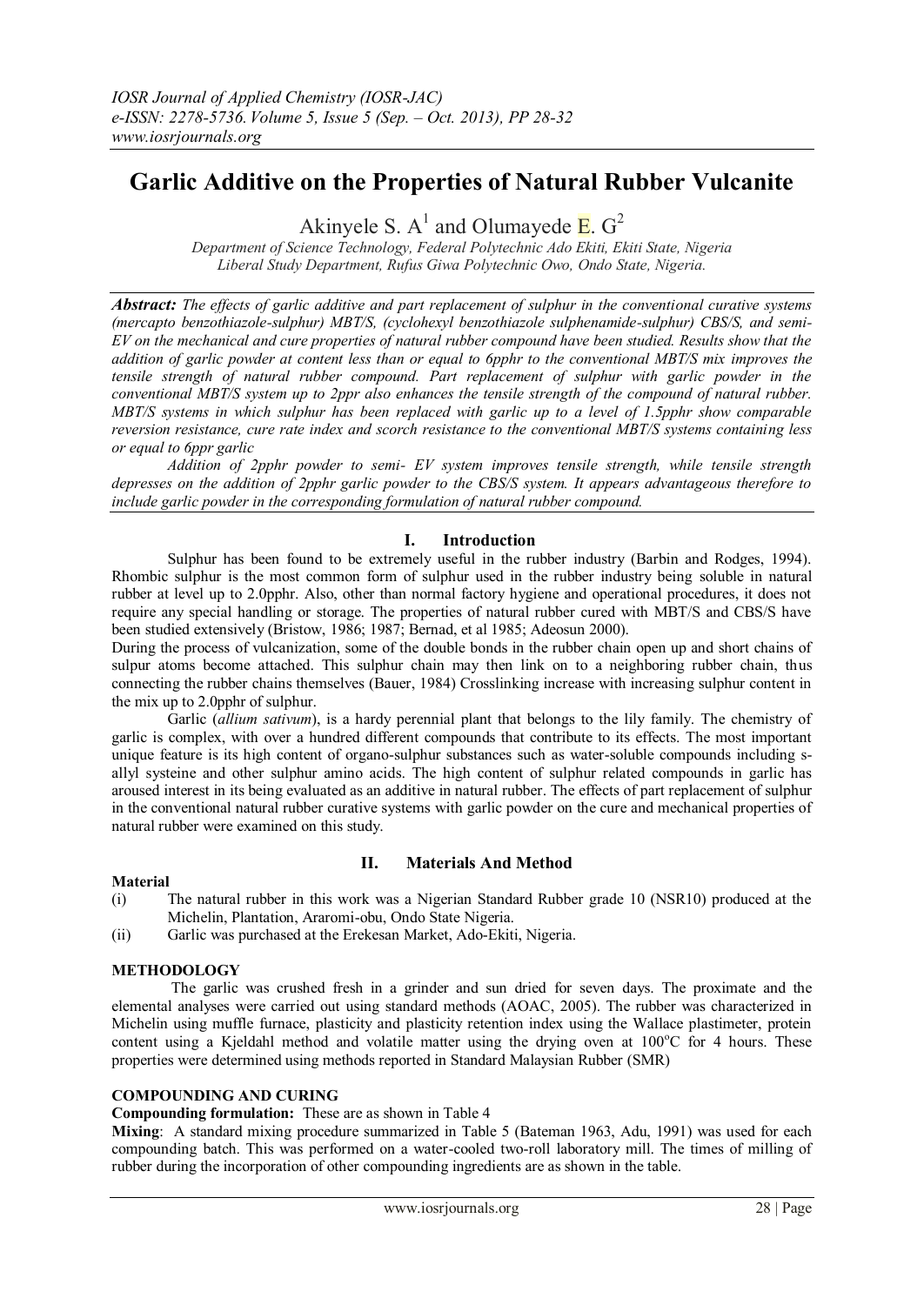Curing: curing was done at  $185^{\circ}$ C using a Monsanto Rheometer model 100 in accordance with the method recommended and reported by the British Standard Organization (BSO No 903, 1969, 1971). Cure properties were evaluated from rheographs produced from the rheometer (Table 7).

# **Determination of mechanical properties**

A rectangular mould was filled with compounded sample and the compound cured at  $142^{\circ}$ C for 35 minutes in hydraulic water, it was steam pressed. After dropping vulcanizate in chilled water, it was allowed to cool for 48 hours in the water before dumbbell shaped test pieces were cut for the determination of mechanical properties. The tensile stress properties were determined using a Universal Tensiometer 4301 following the methods recommended and reported by BSO No 903, 1971. The stress strain curves from the Instron machine provided values for tensile strength, modulus and elongation at break.

A resilience cuboid test piece was cured at  $142^{\circ}$ C in a hudraulic operated stem press for 35 minutes dropped in chilled water and allowed to cool for 48 hours in the water. The test piece was tested for resilience using a Wallance Croydon Tester (Kurata 1966) Table 6.

A circular test piece used for hardness measurement was cured at  $152^{\circ}$ C for 15 minutes, in an hydraulic operated steam press, dropped into chilled water and allowed to cool for 48 hours in the water. The test piece was then tested for hardness using a Rubber Hardness Tester BSO No. 903, 1995). Table 6.

# **DATA ANALYSIS**

- (a) Cross-link density was evaluated as the difference between maximum and minimum torque rise (Bristow, 1986).
- (b) Hysteresis was evaluate as the reciprocal of resilience
- (c) The method used by Bristow (1986) was adopted in which reversion resistance was evaluated as being equal to

| Time to $5(10)\%$ decrease from maximum torque      | - | $t_{R5}(t_{10})$ |                  |
|-----------------------------------------------------|---|------------------|------------------|
| Time $t \approx 90 (95)\%$ torque rise from minimum |   |                  | $t_{95}(t_{90})$ |

(d) Cure rate index was evaluated using the relation (A sarifar and Jain, 1999)

| 00                    | ОI | 00                  |
|-----------------------|----|---------------------|
| Cure time-scorch time |    | $t_{95}$ - $t_{S2}$ |

# **III. Results And Discussion**

It is observed from Table 1 that garlic used contains 63.06% water close to the 60% reported for garlic by Zalejska-fiolka (2001). The content of the garlic used (12.13%) is higher while carbohydrate content (16.45%) is lower than the contents of 6.50% and 30.00% respectively reported by Zalejska-Fiolka while other elements show significant variation. The variation in both proximate and elemental composition of garlic (Table 2) might not be unconnected with the difference in geographical location of cultivation and agricultural practices. The natural rubber used contains 5.78% protein, 2.19% carbohydrate and ash 1.03% (Table 3). The major elements are potassium and manganese with traces of sodium, copper and iron.

Figure 1 depicts the tensile strength of the vulcanizates, which have parts of their sulphur contents replace with garlic powder. Table 6 contains data on elongation at break, hardness, resilience and hysteresis of the vulcqnizate. It is observed figure 1 that CBS/S and semi-EV system shown comparable strength superior to that of the MBT/S system. On the whole replacement of sulphur with garlic powder in the system CBS/S, semi-EV and MBT/S tensile strength deteriorated appreciably. All the free sulphur atoms have been replaced with associated sulphur atoms present in garlic. This has drastically reduced the cross-link density of the vulcanizates leading to depressed tensile strength. It is however interesting to note that on the replacement of only 5.0pphr with garlic powder, tensile strength improves. Tensile strength improves, reaches a maximum and then decreases with increasing garlic content in the vulcanizate. Vulcanizates containing up to 2.0pphr of garlic powder show superior strength to the conventional MBT/S vulcanizate. The conventional vulcanizate shows higher tensile strength compared to the MBT/S. vulcanizate. The conventional CBS/S vulcanizate shows higher tensile strength compared to the MBT/S vulcanizate containing garlic powder.

Elongation at break improves at the onset of part replacement of sulphur with garlic powder and increases with increasing garlic content in the vulcanizate garlic content in the vulcanizate. The MBT/S vulcanizate shows compatible hardness compared to CBS/S vulcanizate, which is harder than semi-EV vulcanizate. On the whole replacement of sulphur with garlic in the conventional curative creates a general decrease in hardness for the MBT/S system, hardness decreases with increasing garlic powder additive in the mix. The conventional MBT, CBS and semi-EV systems show comparable scorch and cure times. On the replacement of sulphur with 2.5 and 1.6pphur garlic in the CBS and semi-EV systems respectively scorch time improves but systems cure at longer times. On the MBT system, part replacement of sulphur with garlic up to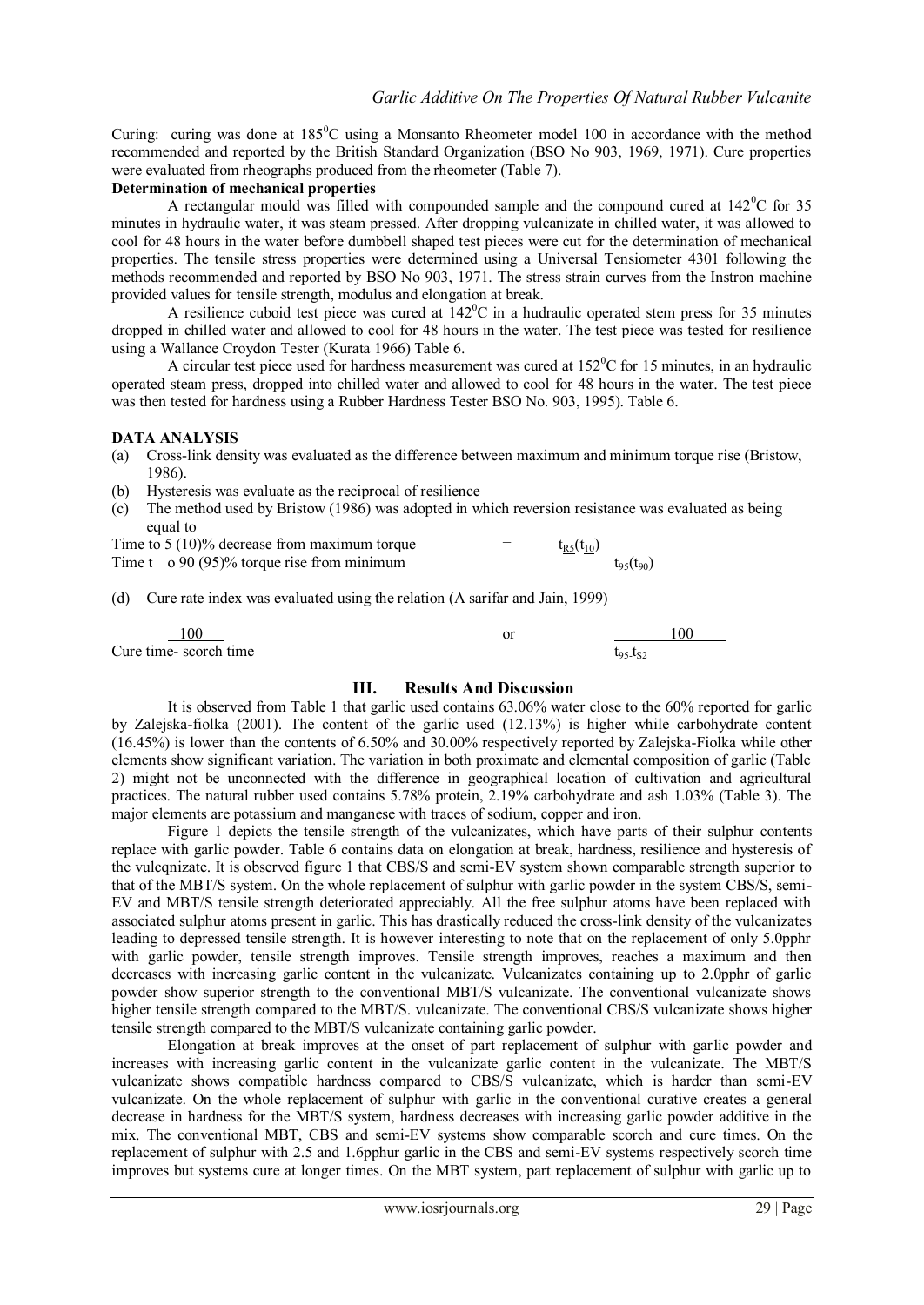1.5pphur does not have significant effect on scorch and cure times. But at garlic content greater than 1.5pphr scorch improves and system cure at longer times.

Cross-link density evaluated as the difference between maximum and minimum torque shown a decreasing trend MBT, CBS and semi-EV (Table 7). on the replacement of sulphur with garlic in the CBS and semi-EV system, cross-link density depresses appreciably. For the MBT systems, though no consistent trend is observed, all systems containing garlic show depressed cross-link density compared to the convention MBTsulphur system. This implies that the C-S linkages in the sulphur are significantly more than that of garlic sample. The MBT, CBS, semi-EV and the MBT systems where sulphur has been replace with garlic up to 1.5pphur cure at comparable rate faster than the MBT system wit the whole sulphur replaced with garlic content more than .5pphr and CBS system with whole sulphur content replaced with garlic.

Figure 2 depicts the tensile strength of the vulcanizates in Table 4. It is observed that the conventional CBS/S system shows comparable strength to that of the conventional semi-EV system. Both system show higher strength compared to the MBT/S system. On the addition of 2ppr garlic powder to each of the system, the MBT/S and the semi-EV have their strength improved while CBS/S has its strength depressed.The strength of the MBT/S vulcanizates containaing varying contents of garlic improves with increasing garlic content to 6ppr and the decreases with garlic powder content. The enhancement of strength by garlic powder may be due to the fact that introduction of garlic powder (carbohydrate Polymer) into the rubber matrix resulted in polymerpolymer mix. The presence of such mixes has been known to have synergistic effects especially where both polymers are compatible (Billmeyer, 1971). The results of this work show that compatibility of carbohydrate and rubber polymers leads to the enhancement of tensile strength.

The CBS/S and MBT/S systems show comparable hardness (Table 7) superior to that of the semi-EV system. The same trend is observed for the MBT/S garlic, CBS/S garlic and the semi-EV systems with CBS/S MBT/S. MBT/S garlic shows comparable but superior hardness to semi-EV and semi EV/garlic systems whose level of hardness are comparable. Hardness decreases, reaches a minimum and thereafter increase with increasing garlic powder content in the MBT/S system. Though resilence seems not to show appreciable difference for the systems (Table 7), the CBS/S system shows a slightly better resilience than the other systems. Hysteresis values of all system are comparable with CBS/S system having a slightly lower hysteric values. Garlic powder improves elongation at break.

The cure properties of the compounded systems in Tables 4 are depicted in Tables 7. The cure time of the MBT/S system has a value of 66 seconds. This value increases to 74.4 seconds on the introduction of 2pphr garlic powder and thereafter decreases progressively with increasing garlic content in the mix. MBT/S system containing garlic powder generally shows comparable cure times reasonably comparable to that of the MBT/S system without garlic 66±8secpnds). Garlic depresses the cure times of the CBS/S semi-EV systems. Garlic generally improves the scorch time of the conventional mixture MBT/S, MBT/S garlic,semi-EV garlic system. The cure rate index follows a similar trend to that followed by cure time. The practical implications of change in cure and scorch times is not the same. While high scorch time is an advantage which guarantees processing safety by resisting pre-vulcanization, high cure time is an economic disadvantage by way of increasing production cost requiring higher energy input for curing.

Cross-link density is higher for MBT/S system than for CBS/S and semi-EV system. Garlic powder generally reduces the cross-link density of he systems. This behavior has been explained in terms of reduced C-S linkages in such systems. The ability of MBT/S systems toresist reversion is to that of CBS/S and semi EV systems. Systems containing garlic less or equal to 6pphr show comparable reversion resistance higher than systems containing higher than 6ppr garlic powder.

#### **IV. Conclusion**

Result show that part replacement of sulphur with garlic powder in the conventional MBT/S system up to 2pphr enhances the tensile strength of natural rubber vulcanizate. Also MBT/S systems composites in which sulphur has been replaced with garlic powder up to a level of 1.5pphr show comparable scorch time, cure time, cure rate index and reversion resistance to the conventional MBT/S system. It appears sulphur/garlic mix (at garlic content less or equal to 1.5pphr) could be used in natural rubber for enhanced strength of vulcanizates. It has been demonstrated that the addition of garlic powder at content less or equal to 6pphr to the conventional MBT/S mix improves the tensile strength of natural rubber compound. Conventional MBT/S show comparable

scorch time, cure time index and reversion resistance to the MBT/S mix containing less or equal to 6pphr garlic content. It seems advantageous, to include garlic at a level up to 6pphr as an additive in the formulation of natural rubber vulcanizate.

#### **Acknowledgement**

Thanks are due to the Management of Dunlop Nig. Plc Lagos and Michelin Plantations Araromi-Obu for laboratory facilities.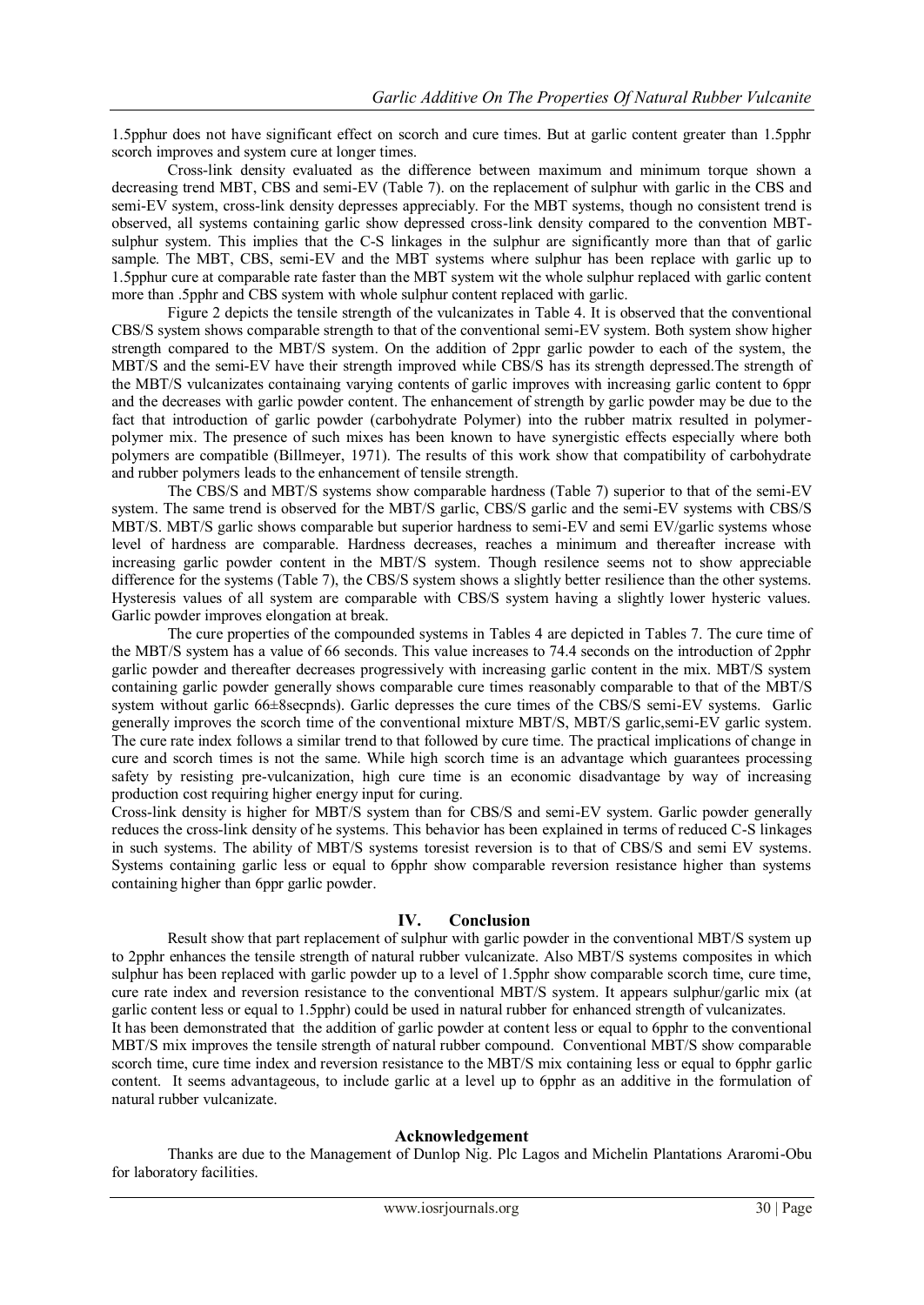#### **References**

- [1]. AOAC: In official methods of Analysis,  $14<sup>th</sup>$  Edition. Washington D.C. 2005.
- [2]. Adeosun, B.F. Mechanical and Rheological Properties of natural rubber composites reinforced with agricultural waste, Nig. J. of Polymer Sci. and Tech. Vol. No 1, pp58-62, 2000.
- [3]. Adu, O.E: Effects of fillers on mechanical and viscoelastic properties of cured rubber, M.Sc. Thesis, University of Benin, Nigeria. 1991.
- [4]. Ansarifar, M.A. and Jain A.: "Optimising silences in silica filled rubber products, rubber Tech. Int. 34 pp 1-4 (1999).
- [5]. Barbin W.W. and Rodgers M.B.: The science of rubber compounding in Science and Technology of rubber, Ed James R. Mark, Birak Brman and Fredric R. Eirich 2nd Edition Academic Press Inc. Pub, 1994.
- [6]. Bateman, L: The Chemistry and Physics of Rubber like substances Bateman, L. (Ed) Macleman, London, 1963.
- [7]. Bauer, P.T.: The rubber industry. A study in competition and Monopoly. (Chap 17, the rise of synthetic rubber) Longman, London, 1948.
- [8]. Brostow, G.M.: Reversion Resistance of Accelerated sulphur systems. NR Technology Vol. 17 part 1, 7-17, 1986.<br>[9]. Billmeyer F.W.: Textbook of polymer Science 2<sup>nd</sup> Edition, Wiley interscience, New York, chapter 3 (19
- Billmeyer F.W.: Textbook of polymer Science 2<sup>nd</sup> Edition, Wiley interscience, New York, chapter 3 (1971).
- [10]. Brostow G.M.: Changes in Viscosity and cure behavior of Natural rubber compounds during storage at 20-40oC, NR Technology Vol. 18, part 2, 35-40, 1987.
- [11]. British Standard Organisation (No 903, 1969, 1971, 1995). Testing procedures and standard in Rubber Technology and Manufacture, Ed. G.M. blow,  $2<sup>nd</sup>$  Edition (1975)
- [12]. Kurata M. Viscosity Molecular weight relationship and uperturbed dimensions of linear chain molecules in Brandrup J. and immegut E.H (Eds) Polymer handbook, Iterscience Div. John Wiley and Sons, New York 72 (1966).
- [13]. Standard Malaysian Rubber bulletin No. 7, RRIM test methods for Standard Malaysian Rubber Research institute of Malaya, Kualar Lumphur, 1970.
- [14]. Zalejska-Folka, J: The Influence of garlic extract on the oxidation process of edible oils, La Rivista delle sostanze Grasses Vol. Lxxxviii Guigno pp 343-346, 2001.

| Table 1. Froximate Analysis of Garne Additive |                                                     |     |         |       |      |              |  |  |  |  |  |  |
|-----------------------------------------------|-----------------------------------------------------|-----|---------|-------|------|--------------|--|--|--|--|--|--|
|                                               | Water                                               | Ash | Protein | Crude | Fat  | Carbohydrate |  |  |  |  |  |  |
| This work                                     | 63.06                                               | .24 | 12.13   | 2.52  | 4.61 | 16.45        |  |  |  |  |  |  |
| Zalejska-<br>Folka                            | 60                                                  | n.d | 6.5     | n.d   | n.d  | 30           |  |  |  |  |  |  |
|                                               | المتحدد والمتحدث والمتحامل المتحدث والمتحدث المتحدد |     |         |       |      |              |  |  |  |  |  |  |

#### **Table 1: Proximate Analysis of Garlic Additive**

nd = not determined

#### **Table 2: Elemental Analysis of Garlic (mg/100g)**

|                                   |                               |                           | $\cdot$               |                                |
|-----------------------------------|-------------------------------|---------------------------|-----------------------|--------------------------------|
|                                   | Iron                          | Magnesium                 | Potassium             | Phosphorus                     |
| T <sub>1</sub><br>work<br>r his ' | 1.68                          | 17. OZ<br>$\cdot$ $\circ$ | $\epsilon$ o<br>16.58 | ∽<br>$\sim$<br>$\cdot$ $\cdot$ |
| Zaleiska-Folka                    | $\sim$ $\sim$<br>. . <i>.</i> | ~<br>ر . ے                | 380                   | $.1-$                          |

#### **Table 3: Proximate and Elemental Analyses of Natural Rubber**

| Dirt Content    | $(\frac{9}{6}W/W)$ | 0.08  |
|-----------------|--------------------|-------|
| Volatile matter | $\epsilon$         | 0.79  |
| Ash Content     | $\zeta\,\zeta$     | 1.03  |
| Protein Content | $\zeta\,\zeta$     | 5.78  |
| Carbohydrates   | $\zeta$ $\zeta$    | 2.19  |
| Na              | (ppm)              | 48.0  |
|                 | $\zeta$ $\zeta$    | 231.4 |
| Mn              | $\zeta$ $\zeta$    | 498.3 |
| Cu              | $\zeta\,\zeta$     | 36.7  |
| Fe              | $\zeta\,\zeta$     | 29.9  |

#### **Table 4: Compound Formulation some of the Samples under Study**

|                  |    |     | 1   | 2   | 3   | 4   | 5   |        | 6                        | 7   | 8                        | 9   |                          | 10  | 11  | 12  |     | 13           | 14  | 15  |    | 16  | 17  | 18  | 19  |
|------------------|----|-----|-----|-----|-----|-----|-----|--------|--------------------------|-----|--------------------------|-----|--------------------------|-----|-----|-----|-----|--------------|-----|-----|----|-----|-----|-----|-----|
|                  | 20 |     |     |     |     |     |     |        |                          |     |                          |     |                          |     |     |     |     |              |     |     |    |     |     |     |     |
| Natural          |    |     | 100 | 100 | 100 | 100 | 100 |        | 100                      | 100 | 100                      | 100 |                          | 100 | 100 | 100 | 100 |              | 100 | 100 |    | 100 | 100 | 100 | 100 |
| 100              |    |     |     |     |     |     |     |        |                          |     |                          |     |                          |     |     |     |     |              |     |     |    |     |     |     |     |
| Rubber           |    |     |     |     |     |     |     |        |                          |     |                          |     |                          |     |     |     |     |              |     |     |    |     |     |     |     |
| Zine             |    |     | 5   | 5   | 5   | 5   | 5   |        | 5                        | 5   | 5                        | 5   |                          | 5   | 5   |     | 5   | 5            | 5   | 5   |    | 5   | 5   | 5   | - 5 |
| 5                |    |     |     |     |     |     |     |        |                          |     |                          |     |                          |     |     |     |     |              |     |     |    |     |     |     |     |
| Oxide            |    |     |     |     |     |     |     |        |                          |     |                          |     |                          |     |     |     |     |              |     |     |    |     |     |     |     |
| Stearic          |    | 3   | 3   |     | 3   | 3   | 3   | 3      | 3                        | 3   | 3                        | 3   |                          | 3   | 3   | 3   |     | $\mathbf{3}$ | 3   | 3   |    | 3   | 3   | 3   | 3   |
| Acid             |    |     |     |     |     |     |     |        |                          |     |                          |     |                          |     |     |     |     |              |     |     |    |     |     |     |     |
| $MBT(^a)$        |    |     |     |     |     |     |     |        |                          |     |                          |     |                          |     |     |     |     |              |     |     |    |     |     |     |     |
| CBS <sup>b</sup> |    |     |     |     |     |     |     |        |                          |     |                          |     |                          |     | 5   | 1.1 |     | 5.           | 1.1 |     |    |     |     |     |     |
| Sulphur          | 3  | 2.5 |     | 2.0 | 1.5 | 1.0 | 0.5 | $\sim$ | 2.5                      |     | 1.6                      | ۰   | $\overline{\phantom{a}}$ |     | 2.5 | 1.6 | 2.6 | 1.6          |     | 3   | 3  | 3   |     | 3   | 3   |
| Garlic           |    | 5   |     | 1.0 | 1.5 | 2.0 | 2.5 | 3      | $\overline{\phantom{a}}$ |     | $\overline{\phantom{a}}$ | 2.5 | 1.6                      |     | 2   | 2   |     |              |     | 2   | 4  | 6   |     | 8   | 10  |
| Powder           |    |     |     |     |     |     |     |        |                          |     |                          |     |                          |     |     |     |     |              |     |     |    |     |     |     |     |
| Carbon           | 40 | 40  | 40  |     | 40  | 40  | 40  | 40     | 40                       | 40  | 40                       |     | 40                       | 40  |     | 40  | 40  | 40           |     | 40  | 40 | 40  |     | 40  | 40  |
| Black            |    |     |     |     |     |     |     |        |                          |     |                          |     |                          |     |     |     |     |              |     |     |    |     |     |     |     |